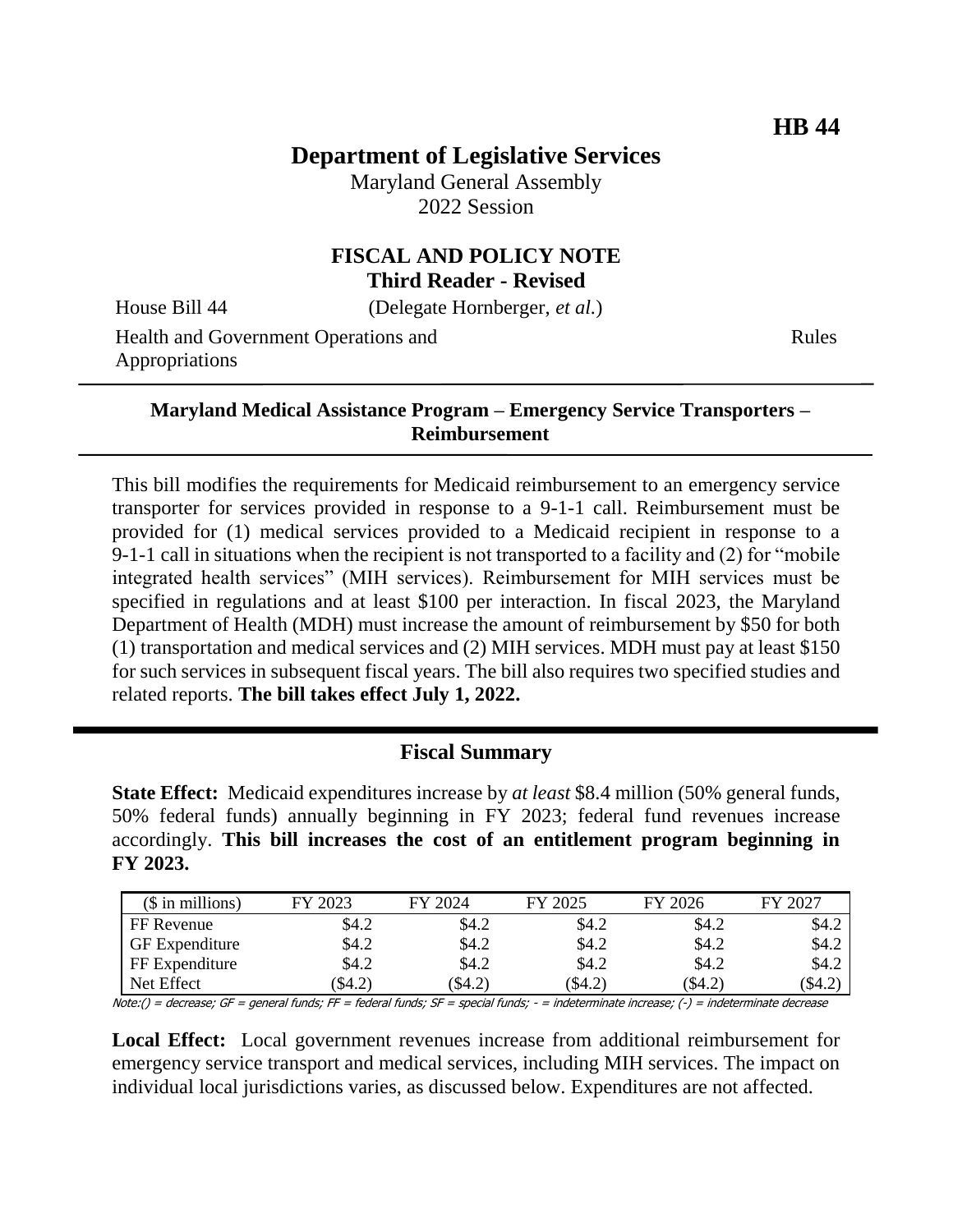**Small Business Effect:** None.

### **Analysis**

**Bill Summary:** "Mobile integrated health service" means a community-based preventive, primary, chronic, preadmission, or postadmission health care service or transport provided by an emergency medical services (EMS) provider to an individual.

MIH services subject to reimbursement by Medicaid must include (1) specified health care services provided by an EMS provider that are within the scope of practice of the EMS provider, provided in a home or another community-based setting to a Medicaid recipient who does not require emergency medical transport, and consistent with protocols issued by the EMS Board and (2) transportation provided by the EMS provider to a Medicaid recipient with a "low-acuity health condition" to a location in which urgent health care services are provided to individuals. "Low-acuity health condition" means an illness, injury, or condition serious enough that a reasonable person would seek care immediately but not so severe as to require emergency room care.

MDH, in coordination with the Maryland Institute for Emergency Medical Services Systems (MIEMSS), must study the adequacy of the rate of specified EMS reimbursement under the bill and report its findings and recommendations to the Governor and the General Assembly by November 1, 2024.

MIEMSS must study the emergency and nonemergency interfacility transport system for Medicaid patients, including the process for responding to referral requests in a timely manner, the adequacy of reimbursement related to costs, and performance standards. MIEMSS must report its findings and recommendations to the Senate Finance Committee and the House Health and Government Operations Committee by December 31, 2022.

**Current Law:** If an emergency service transporter (which includes a public entity or volunteer fire, rescue, or emergency medical service that provides emergency medical services – collectively EMS provider) charges for its services and requests reimbursement from Medicaid, MDH must reimburse the emergency service transporter, in an amount as specified by MDH regulations, for the cost of (1) transportation to a facility in response to a 9-1-1 call and (2) medical services provided while transporting the Medicaid recipient to a facility in response to a 9-1-1 call.

The current Medicaid reimbursement rate is \$100 per transport. This reimbursement is provided regardless of whether the care provided is at the advanced life support or basic life support level. Services, medications, and supplies provided by EMS at a scene or during transport are not eligible for separate reimbursement outside the \$100 transport fee.

HB 44/ Page 2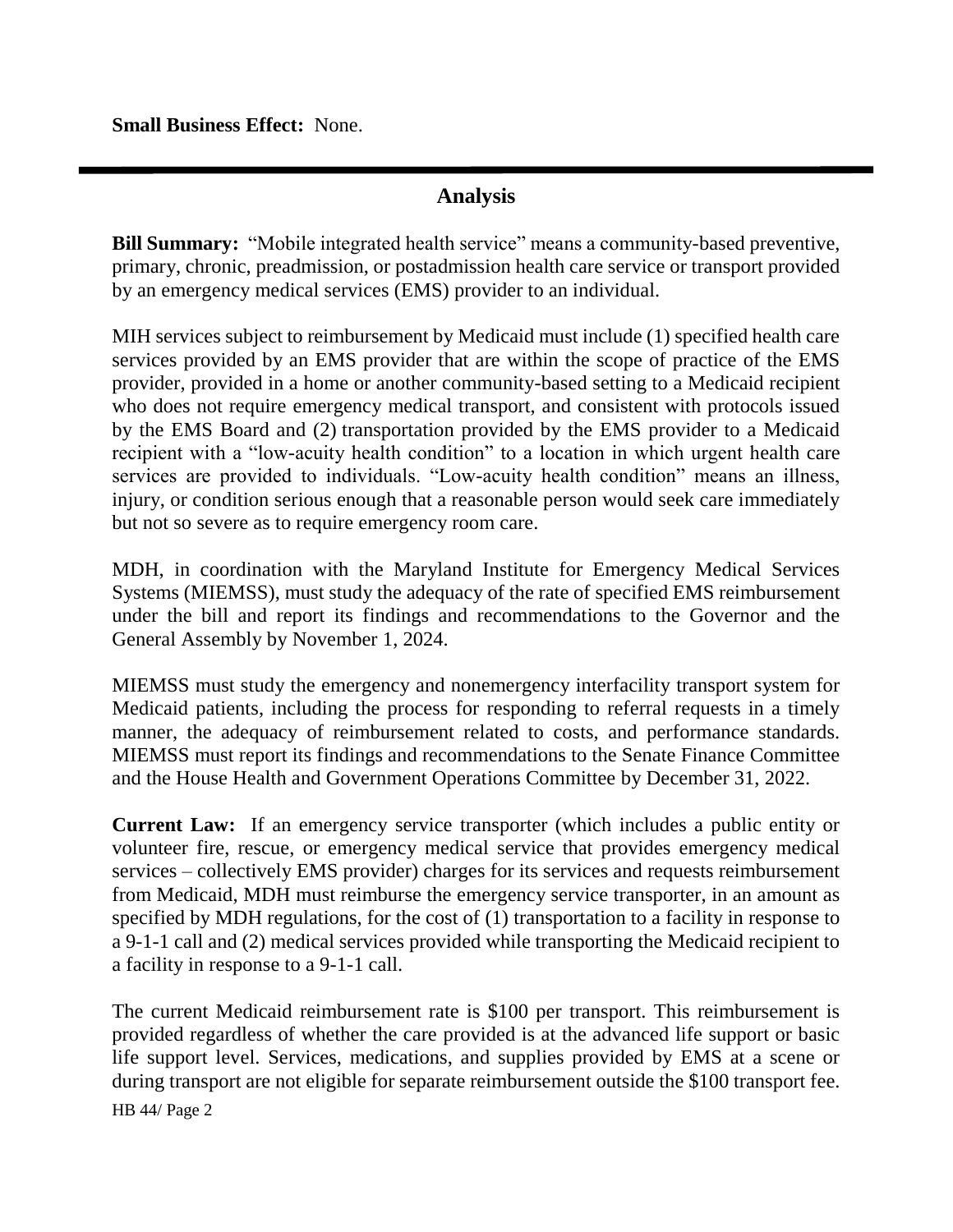To be eligible for reimbursement, EMS must have been dispatched by a 9-1-1 call center, and the ambulance must transport the patient to a hospital emergency department (ED), among other requirements.

Chapter 605 of 2018 required the Maryland Health Care Commission (MHCC) and MIEMSS to, among other things, jointly develop a statewide plan for the reimbursement of services provided by EMS providers to Medicaid recipients. The report was submitted in January 2019. The report noted that statewide EMS data shows many 9-1-1 callers could be appropriately treated in health care environments that are less intensive and less costly than hospital EDs, while other callers can be effectively treated by EMS (sometimes in combination with other care providers) at the location where EMS responds to the call. The report explored three models of treatment: (1) EMS treat and release/referral without transport; (2) EMS transport to an alternative destination in which EMS transports 9-1-1 patients with low acuity to an urgent care clinic instead of to a hospital ED; and (3) EMS MIH services in which EMS connects frequent users of the 9-1-1 system who have nonemergency conditions, or multiple underlying medical conditions, with medical and/or social programs within their communities to address the conditions that resulted in the patient's call to 9-1-1. Currently, EMS is not reimbursed for any of these models of treatment.

On March 16, 2021, MDH received approval for a State Plan Amendment (SPA) establishing a public Emergency Service Transporter Supplemental Payment Program (ESPP). ESPP increases funding to eligible emergency service transporters by providing a federal match for qualifying expenditures incurred through the provision of qualifying services. Local expenditures by participating providers are used to draw down the federal matching funds. In fiscal 2022, an estimated \$60.0 million in expenditures will be matched by \$60.0 million in federal Medicaid funds. To participate in ESPP, providers must (1) be enrolled as a Medicaid provider; (2) provide ground emergency transport services to Medicaid recipients; and (3) be a Jurisdictional Emergency Medical Services Operational Program (JEMSOP). As of January 12, 2022, 14 of the 105 JEMSOPs in Maryland participate in ESPP. In calendar 2018, these 14 JEMSOPs provided 82% of Medicaid EMS transports.

**State Fiscal Effect:** Medicaid expenditures increase by *at least* \$8.4 million (50% general funds, 50% federal funds) in fiscal 2023, which reflects the bill's July 1, 2022 effective date. This estimate reflects the cost of (1) increasing the reimbursement rate for emergency transports from \$100 to \$150 and (2) providing reimbursement for medical services provided to a Medicaid recipient in response to a 9-1-1 call where no transport is made (or where transport is not made to a "facility") – also known as treat and release.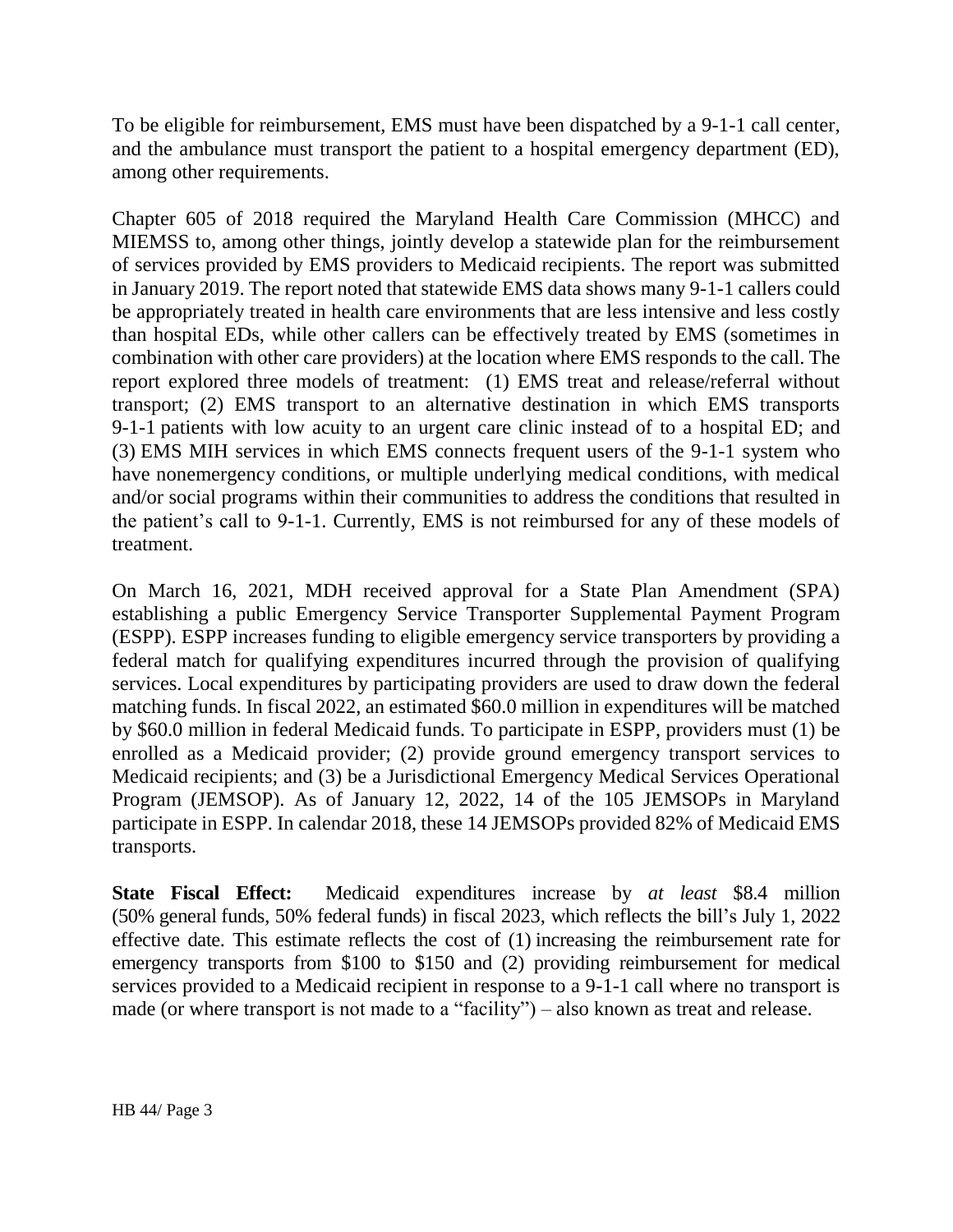### *Increased Medicaid Reimbursement for Emergency Transports*

In calendar 2018, Medicaid reimbursed emergency service transporters for 115,474 transports at a rate of \$100 per transport, resulting in a total cost of \$11.5 million. Assuming the number of transports remains constant, Medicaid expenditures increase by a total of \$5.8 million in fiscal 2023 to increase reimbursement to \$150 per transport; as noted above, this estimate accounts for the bill's July 1, 2022 effective date. Federal fund revenues increase accordingly. To the extent the number of transports varies, costs increase or decrease accordingly. Future year expenditures reflect reimbursement at a rate of at least \$150 in subsequent fiscal years.

### *Reimbursement for Treat and Release Medical Services*

According to the 2019 MHCC/MIEMSS report, for some 9-1-1 calls, EMS responds, provides care, and the patient refuses ambulance transport to a hospital ED. The most common types of treat and release 9-1-1 patients are those with diabetic hypoglycemia, asthma, or unconscious overdose. For federal participation in the cost of treat and release services, Medicaid must apply for an SPA, as eligibility for reimbursement currently requires that the ambulance transport the patient to a hospital ED. Should the SPA be approved, reimbursement for these services would be eligible for 50% federal matching funds. Assuming an SPA is approved, Medicaid expenditures (50% general funds, 50% federal funds) increase by \$2.6 million in fiscal 2023 to reimburse for treat and release services, which reflects the bill's July 1, 2022 effective date. This estimate reflects that treat and release services are reimbursed for 17,255 Medicaid recipients annually at a rate of \$150. Federal fund revenues increase accordingly.

To the extent the number of Medicaid recipients receiving treat and release services varies, costs increase or decrease accordingly. Future year expenditures reflect reimbursement at a rate of at least \$150 in subsequent fiscal years.

## *Reimbursement for Mobile Integrated Health Services*

Medicaid expenditures increase by an additional amount beginning in fiscal 2023 to reimburse EMS providers for (1) MIH services provided to a Medicaid recipient and (2) transportation of Medicaid enrollees with low-acuity health conditions to and from an urgent care center.

MIEMSS advises that, as of February 2022, there are 12 MIH programs operated by EMS Operational Programs with programs in Anne Arundel, Cecil, Charles, Frederick, Howard, Montgomery, Prince George's, Queen Anne's, Talbot, Wicomico, and Worcester counties, as well as Baltimore City. Programs target different populations, including high utilizers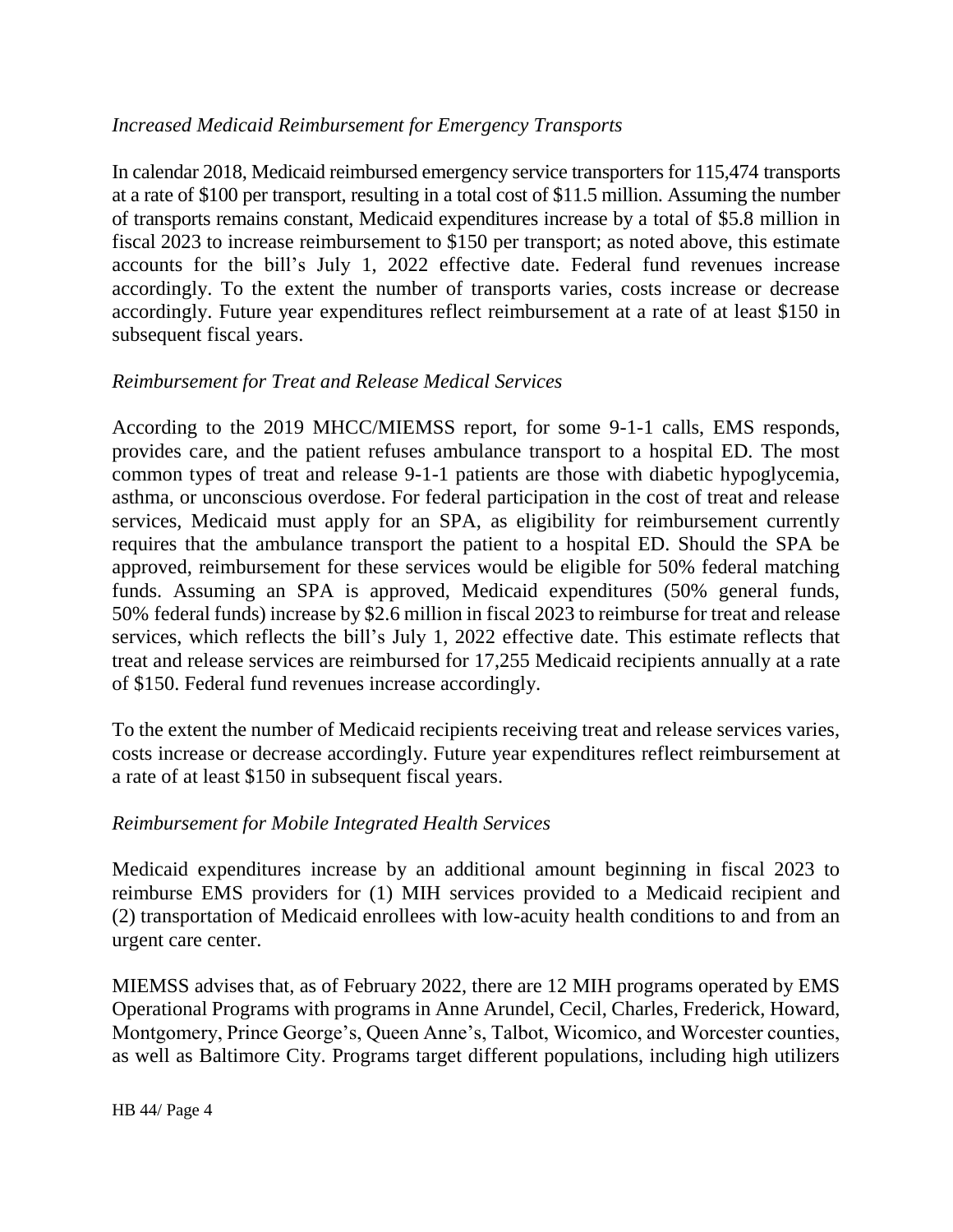of 9-1-1 and EDs, recent discharges or referrals from hospitals, and special patient populations (such as diabetics or individuals in need of opioid treatment).

Given the variation in services and program models among current MIH programs, the exact cost to cover such services for Medicaid cannot be reliably estimated at this time and is, therefore, not reflected in this analysis. Provision of MIH services and transportation of Medicaid recipients with low-acuity health conditions to urgent care centers rather than EDs likely results in savings due to offsets in ED utilization and hospital admissions that would reduce Medicaid expenditures under the bill. However, any such savings cannot be reliably estimated.

The bill also requires MDH, in coordination with MIEMSS, to study the adequacy of the rate of reimbursement for EMS services and report its findings and recommendations to the Governor and the General Assembly by November 1, 2024. Medicaid advises that this study can be completed using existing budgeted resources.

### *Maryland Institute for Emergency Medical Services Systems Report*

MIEMSS must study the emergency and nonemergency interfacility transport system for Medicaid patients, as specified, and report its findings and recommendations to the Senate Finance Committee and the House Health and Government Operations Committee by December 31, 2022. MIEMSS advises that this study can be completed using existing budgeted resources.

**Local Revenues:** Local government EMS providers receive additional reimbursement for transport and medical services provided to Medicaid recipients, as well as MIH services for those 12 jurisdictions that operate MIH programs, beginning in fiscal 2023. Medicaid reimbursement for EMS services increases by *at least* \$8.4 million annually beginning in fiscal 2023 to reflect both the one-time mandated rate increase and reimbursement for treat and release services.

However, there is likely no net impact from the one-time mandated rate increase for emergency services transport calls for those providers that participate in ESPP. Under ESPP, if a JEMSOP reports that the actual cost of an emergency service transport was \$500, Medicaid currently reimburses for \$100. The remaining \$400 in costs are eligible for a 50% federal match. Thus, a JEMSOP may receive \$200 in federal funds (for total reimbursement of \$300). The remaining \$200 is covered by the local jurisdiction. Under the bill, initial Medicaid reimbursement for emergency services transports will increase to at least \$150, while the remaining amount eligible for federal matching funds will decrease. The source of reimbursement will shift, but net reimbursement is not anticipated to change.